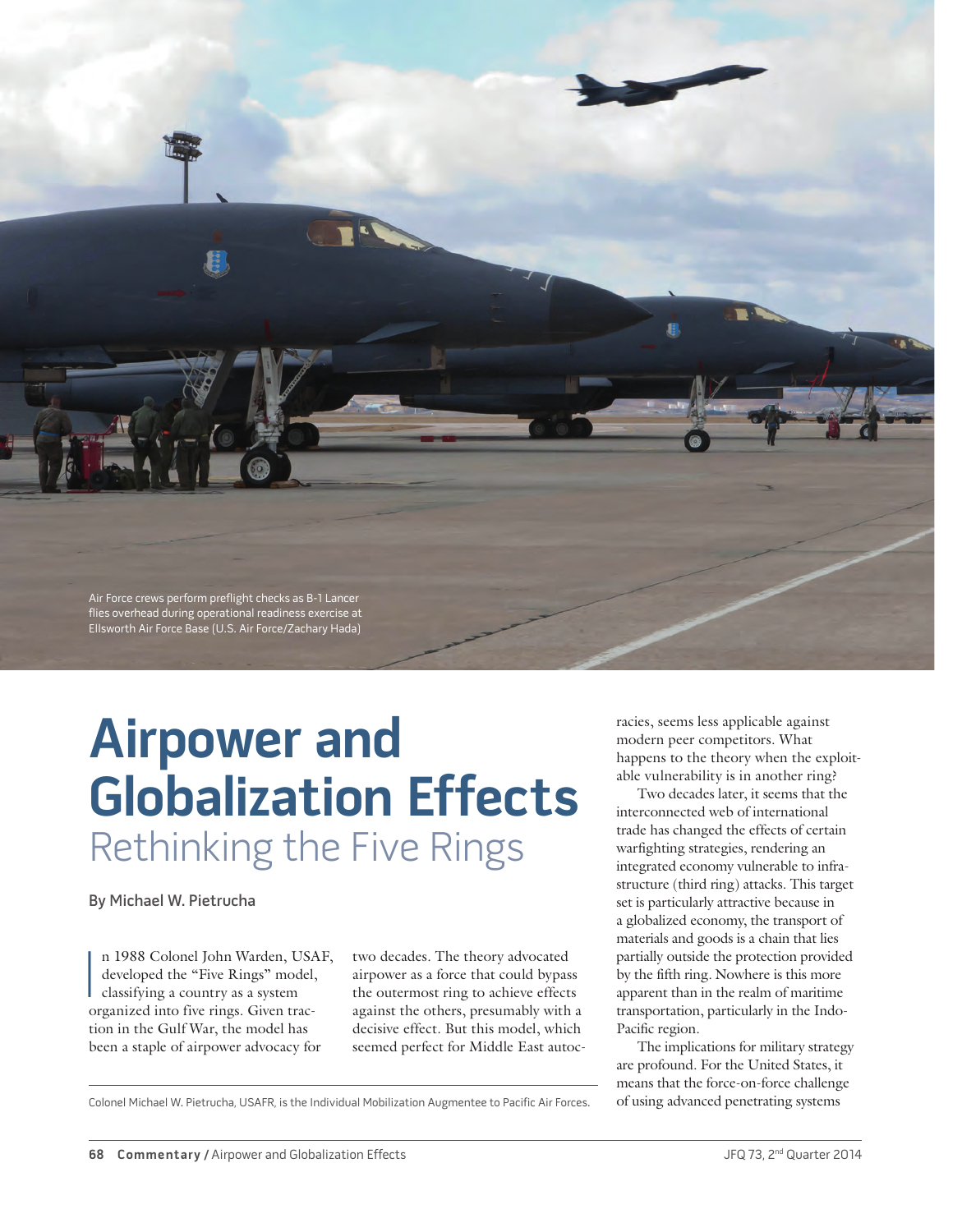in the teeth of an advanced integrated air defense system may not be necessary. It also means that the characteristics of air forces, namely their speed, range, and flexibility, are well suited to an interdiction strategy intended to deprive a country of the materials needed to sustain day-to-day operations. It is time to reexamine the strategy assumptions that have served as the foundation for air campaign planning in the region.

#### **Overview**

With the pivot to the Pacific, the United States is staking its position as the primary exporter of Pacific stability. As a Pacific nation, it maintains a position as an explicit guarantor of freedom of access to the global commons. Accordingly, Washington faces several nations who understandably have differing foreign policy goals in a context that is rife with historical enmities, territorial disputes, and competition for resources, much like any other region of the world. The key difference lies in one overwhelming geographic factor: this region is greatly shaped by water and the lines of communication and commerce that overlay the maritime domain. Because of the geography of Asia, international road and rail links are inferior to maritime links for international transport and sometimes even for domestic movement. It might be overstating the case to assert that those transportation links are inherently fragile, but some are vulnerable to interdiction. The strategy is referred to here as *strategic interdiction*, a joint mission designed to prevent the movement of resources related to military forces or operations.

In figure 1, the Five Ring model is altered, keeping the view of a country as a system but changing the concentric structure of the rings because the transportation portion of the infrastructure has expanded globally beyond the protection of fielded forces.

The Indo-Asia Pacific theater is largely maritime, and goods and energy travel mainly by sea. Certain countries are completely dependent on maritime traffic for international movement of

#### **Figure 1. Altered Five Ring Model**



economic essentials that cannot be sourced domestically. In 2011 Asia and Oceana accounted for 51 percent of the world's maritime cargoes loaded and 56 percent of the cargoes offloaded, dwarfing Europe at 19 percent and 23 percent, respectively.1 Accordingly, any Pacific strategic interdiction will have a significant maritime interdiction component.

#### **Relevant Air Force History**

For the United States, the application of airpower against ships got off to a rocky start. Brigadier General Billy Mitchell participated in Project B in 1921, examining the effectiveness of bomber aircraft against warships. American planes sank two captured German vessels, followed by the much-heralded sinking of the battleship *Ostfriesland*. In 1923 Mitchell's bombers sank USS *Alabama*, *New Jersey*, and *Virginia*, conclusively demonstrating that aircraft could find, attack, and sink modern capital ships. Nevertheless, Pacific Fleet War Plan Orange exercises remained focused on the line of battle, failing to foresee that the airplane would define naval warfare in the Pacific.

World War II in the Pacific forever established the reach and lethality of airpower in the maritime domain as U.S. Army Air Force (USAAF) aircraft alone sank more than a million tons of

shipping. Some 310 vessels (including 70 warships) went down due to the planes. Mines laid by the USAAF accounted for 257 vessels totaling 580,000 tons sunk, 36 times the number of ships sunk by mines laid by all other sources combined.<sup>2</sup> Navy and Marine Corps aircraft, mostly carrier-based, accounted for or assisted with another 653 ships. While submarines sank the vast majority of Japanese merchant vessels, aircraft counted for the majority of warships. Maritime interdiction was recognized as an air mission by the end of World War II.

In Korea the U.S. Navy successfully blockaded both North Korean coasts, preventing hostile naval forces from affecting the conflict. In 1972 the United States embarked on a mining campaign designed to shut off the flow of seaborne supplies to North Vietnam, totaling 80 percent of all war material and 100 percent of oil imports. The mining of Vietnamese ports, following efforts at river mining, was a key element of the endgame maneuvering that ended American participation in the war.

By 1975 the B-52 was the premier Air Force maritime interdiction asset. Capable of carrying large numbers of mines derived from Mk-82/83/84 bomb bodies, the B-52 also carried the AGM-84D Harpoon, a ship-killing weapon that could be employed against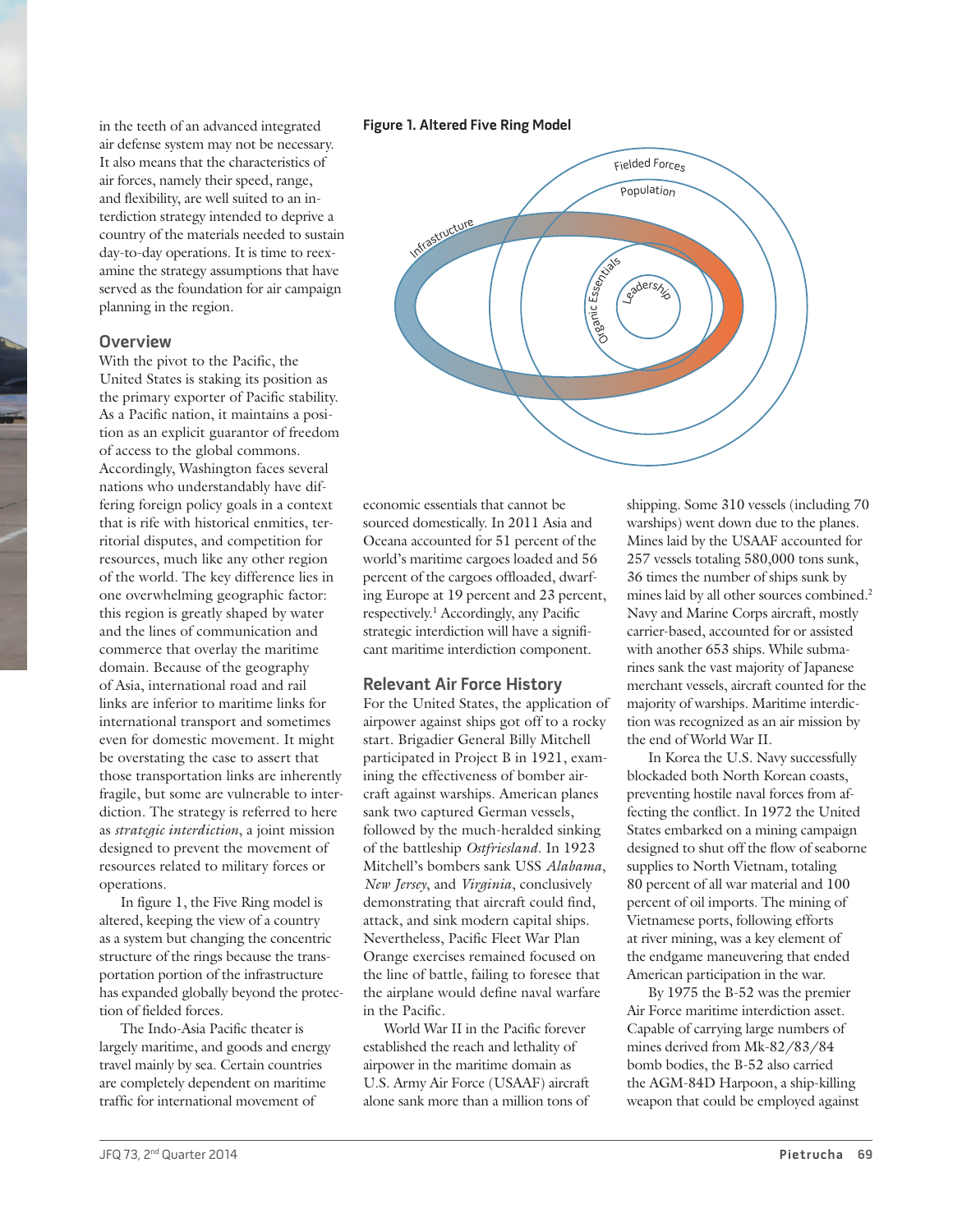| Table. Removal of Japanese Merchant Marine by Mode of Attack |      |
|--------------------------------------------------------------|------|
| Mode of Attack                                               | %    |
| Submarines                                                   | 54.7 |
| Carrier-based aircraft                                       | 16.3 |
| USAAF aircraft                                               | 10.2 |
| Mines (mostly delivered by B-29)                             | 9.3  |
| Land-based Navy and Marine Corps aircraft                    | 4.3  |
| Naval gunfire                                                |      |
| Maritime accident/mishap                                     | 4    |

Soviet ships from standoff positions. The B-52 remains the primary aerial minelayer, supplemented today by the B-1B and B-2A, although its standoff antiship missile capabilities have atrophied. With the focus on Iraq and Afghanistan, there was no constituency for retaining antiship weapons, and the capability of employing the Harpoon was allowed to slip away.

## **Case Study: Japan in World War II**

The effects of interdiction were illustrated in the Pacific during World War II. Japan entered the conflict with in excess of 6 million tons of shipping over 500 tons displacement; another 4.1 million tons were built, captured, or otherwise taken into service.<sup>3</sup> Japan's Merchant Marine was *the* essential support pillar for its industry and for supporting the conquest of the Western Pacific.

Occupied Manchuria and China helped supply raw materials over short distances, namely coking coal, iron ore, foodstuffs, and salt. Unfortunately, oil, rubber, bauxite, and manganese were no closer than the Dutch East Indies and the United States. In 1941 the Japanese had stockpiled a 7-month supply of bauxite and 43 million barrels of oil, which turned out to be grossly insufficient:<sup>4</sup>

*Japan's merchant shipping fleet was not only a key link in the logistical support of her armed forces in the field, but also a vital link in her economic structure. It was the sole element of this basic structure which was vulnerable to direct attack throughout a major portion of the war.*<sup>5</sup>

The U.S. campaign against Japanese shipping began 6 hours after Pearl

Harbor when the Chief of Naval Operations authorized unrestricted submarine warfare, making the submarine initiative the only interdiction effort lasting the entire war. Carrier- and landbased aircraft pitched in soon after. In the Southwest Pacific, interdiction of Japanese naval supply lines was *the* primary mission for the bomber force, and General George Kenney's 5th Air Force developed light bombers as "commerce destroyer" aircraft, introducing skip bombing to the USAAF. This proved decisive in the Battle of the Bismarck Sea, when land-based airpower decimated a major troop convoy headed for New Guinea, losing merely four aircraft.

Called "starvation" missions, aerial mining of Japanese home waters commenced in March 1945 and was directed at the Shimonoseki Strait, the key remaining chokepoint in the Japanese maritime supply network.<sup>6</sup> The effort pinned down warships and merchant vessels of all sizes. Despite the short duration, aerial mining accounted for almost as many ships damaged as all USAAF land-based air during the entire war:

*The 313th Wing got into the game late, operating with mines for only four and one-half months and at a period when the enemy's merchant fleet had contracted in size and in scope of its activities. During that short period, mines planted by the wing were more destructive than any other weapon, accounting for about half of the total tonnage disposed of. To accomplish this task, the 313th sent out 1,528 sorties and planted 12,053 mines, a much heavier effort than had been suggested by the Navy in the negotiations of 1944 and, indeed, the heaviest aerial mining campaign ever waged.*<sup>7</sup>

Japan's diversion of its Merchant Marine to support military operations, when combined with interdiction efforts, had a staggering effect on the Japanese economy as early as 1942, when submarine attacks forced the Japanese to resort to convoys. After September 1943, 72 percent of the petroleum shipped from the southern regions was interdicted, and the average rose to 91 percent after June 1944. In 1945 not a single ton of sugar or raw rubber got through.8 Japanese positions across the Pacific were abandoned as the garrisons could neither be supplied nor evacuated. The effects of isolating the enemy maritime effort into small, disconnected bubbles deprived the Japanese navy of effective interior lines and the air force of the ability to patrol and defend. The strategic bombing campaign may have been the icing on the cake. The postwar Airpower Survey recognized as much:

*It is the opinion of the Survey that by August 1945, even without direct air attack on her cities and industries, the over-all level of Japanese war production would have declined below the peak levels of 1944 by 40 to 50 percent solely as a result of the interdiction of overseas imports.*<sup>9</sup>

Of the total "large" (< 500 tons) Japanese Merchant Marine referenced earlier, 8.9 million tons were sunk or removed from use by the end of the War, as seen in the table.

#### **Key Lessons**

Four key lessons from World War II in the Pacific are applicable today:

- **•** Maritime interdiction not only affects supplies coming *to* an adversary but it also affects export and power projection. Imperial Japanese garrisons on Pacific islands were isolated while the forces on the Chinese mainland and Korea were not.
- **•** The approach was an asymmetric strategy for Washington both financially and operationally. The United States was immune to a reciprocal campaign, and the resources employed dwarfed the resources destroyed.10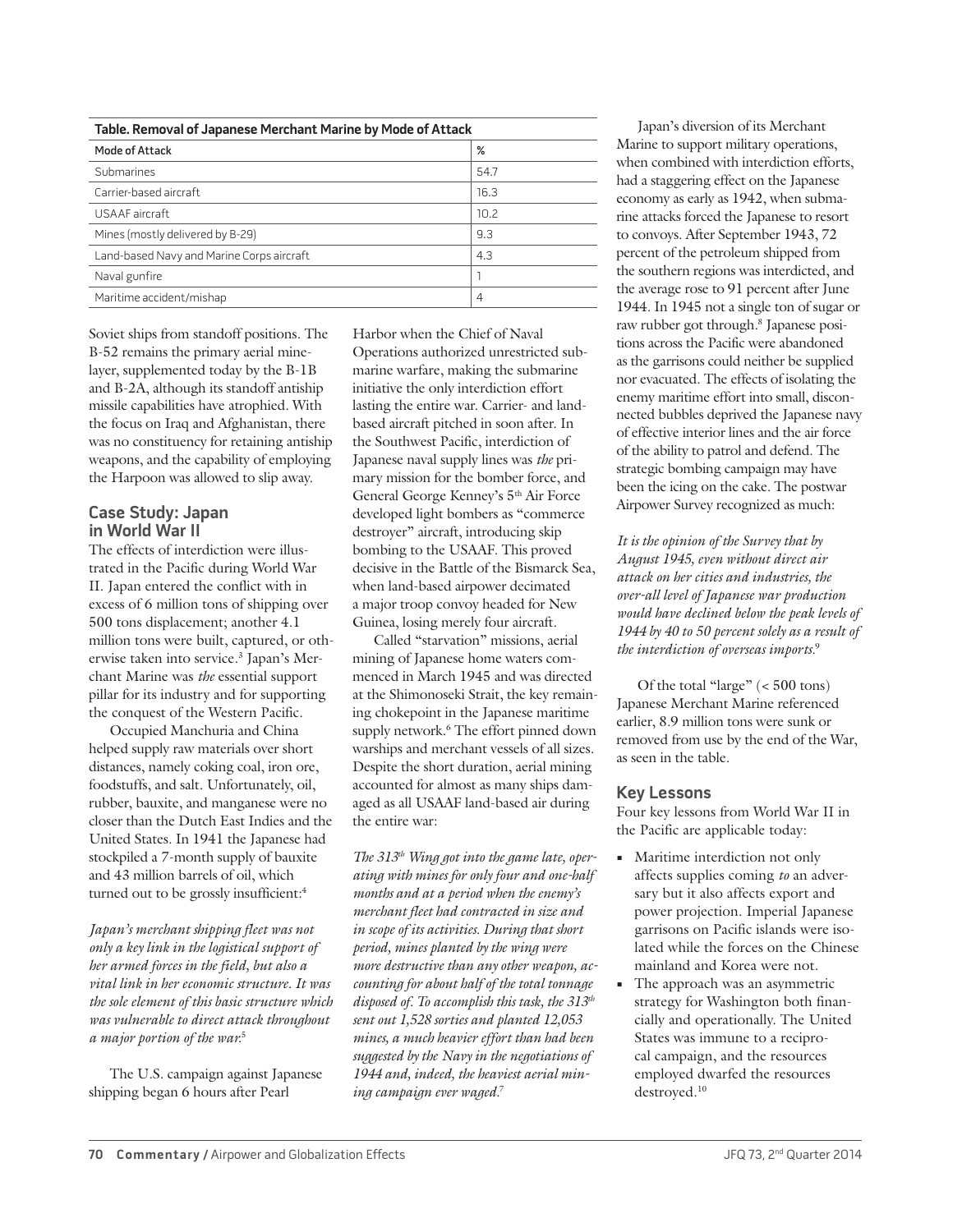- **•** The vast majority of the interdiction efforts occurred outside the effective range of Japanese defenses. Typically, only the destination ports can be defended, and even escorted vessels travel a long, dangerous path to get there.
- **•** This form of warfare is effective against an industrialized nation and the potential effects will be felt soonest by a well-integrated economy.

Pacific nations, unlike those in North America and Europe, are vulnerable to the disruption of maritime traffic and less able to guarantee favorable conditions on the high seas.

# **Current Implications**

The geographic complexity of the Western Pacific is of key importance. Shipping routes to East Asia are constrained and long archipelagos provide a barrier to sea transportation even under ideal conditions. Like the Suez and Panama canals, the Malacca Straits are a limited capacity passage through otherwise impassible terrain that can be effectively interdicted. Alternative routes add time and distance, with additional complications. Deep-draft vessels that cannot pass through Malacca must pass sequentially through the Lombok Strait, Makassar Strait, Sibutu Passage, and Mindoro Strait, a route of 1,300 nautical miles from south to north. With these passages subject to interdiction, the only alternative is to swing around New Guinea and east of the Philippines. From the east, the vast majority of Asia-bound shipping passes between the Aleutians and Hawaii and must pass through the first or second island chains.

For the United States, these conditions are a blueprint for a strategy that can both serve as an effective deterrent and as a means to coerce an aggressor should deterrence fail. While the likelihood of a U.S. conflict with the People's Republic of China (PRC) seems remote, China provides fertile ground for comparison to Imperial Japan. The country is heavily industrialized, has a large and



USS Fitzgerald and USS McCampbell maneuver with People's Liberation Army Navy destroyer Guangzhou off coast of North Sulawesi, Indonesia (U.S. Navy/Ian Schoeneber)

productive population, maintains a rough technological parity with its Western counterparts, and maintains a significant maritime presence. It has a modernized military with some limited ability to project power. Unlike Japan, it is a major land power and produces more of its own requirements for raw materials, fuels, and food.

The vast majority of seaborne imports come from well outside the capability of the People's Liberation Army or People's Liberation Army Navy to effectively project power. Unlike Japan and South Korea, which could reasonably expect to maintain northern supply routes to Alaska against Chinese opposition, the Chinese have no such geographical advantage or supporting alliance structure. The country imports a massive amount of raw materials by sea, most notably bauxite and iron ore, which drive heavy manufacturing. China is also a major energy importer, which opens up a significant vulnerability.

# **Energy: The Sixth Ring—Sort Of**

Returning to the Five Rings model, it is obvious that it is simple and changes by country. Some countries may not have

a second ring worth mentioning, the third ring may be rudimentary, the fifth ring irregular, and the first ring tribal or fragmentary. There may be significant overlaps between rings or ring relationships that blend. As shown earlier, a globalized country could have an oval third ring crossing outside the protection of the outer ring. For an industrialized nation, energy may be a sixth element in the model. The original Five Rings model considered energy and fuel as a second ring "organic essential." Here, the sixth ring is really the energy production of a modern country including electrical and motive power and the fuel and infrastructure required to extract, transport, refine, and burn it. Instead the modified model steals energy from the second ring and transmission infrastructure from the third ring, combining them into a single item and spreading it out. Since it is not really a ring at all, it becomes a connecting layer—the glue that both holds the individual rings together and makes enduring connections among the rings (see figure 2).

There is one more change to the model, intended to represent the power projection capability of the fielded forces.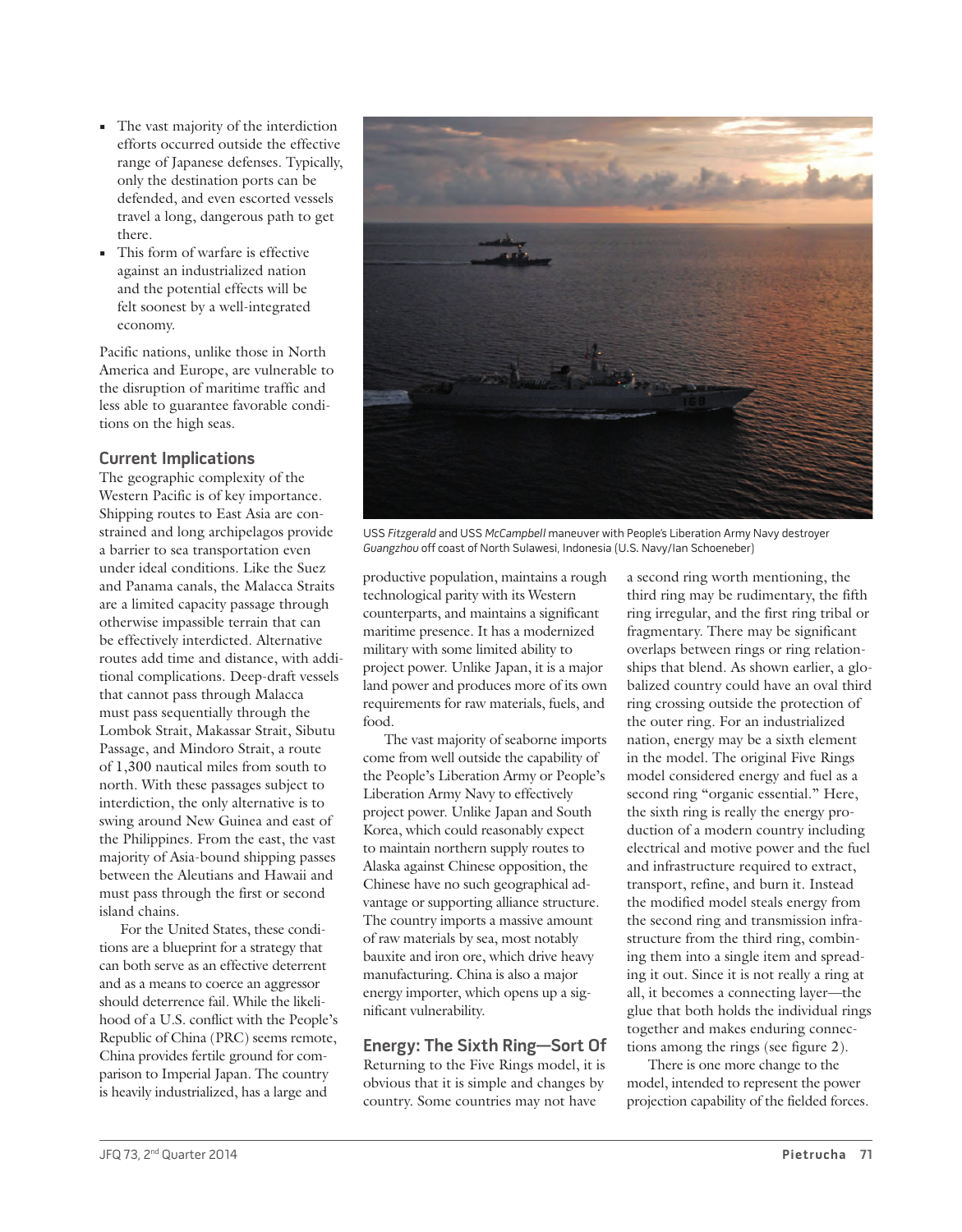**Figure 2. Sixth Ring as Energy Production**



**Figure 3. Power Projection Capability of Fielded Forces**



Here, the outermost ring becomes like a planetary atmosphere, thinning out the farther away it gets and illustrating the difficulty of applying military power at a distance (see figure 3).

Consumption and distribution of energy change during wartime. While each of the rings is also affected by a transition from peacetime to war, the shift in energy usage by a modern military is substantial and literally instantaneous. While transportation is the foundation for shifting

forces internally, energy is the major limiting factor for force projection. In the event of a conflict, the energy ring is likely disrupted from its peacetime state even if it is a planned disruption. A country's energy production and distribution, moved from their steady state, are vulnerable to further disruption by a prepared adversary.

# **Case Study II: PRC**

China is the single largest consumer of energy in the world, deriving energy

production from a number of sources, and a net importer of fossil fuels. The combination of its large size, high consumption, and limited energy related infrastructure makes the PRC an excellent case study.

*Coal***.** Coal accounts for roughly 70 percent of China's total energy production and 65 percent of its electricity production.11 The PRC is the world's largest producer of coal and its largest consumer, relying on imported coal for 7 percent of its energy requirements in 2012.12 Steam coal is used for power generation and coking coal for industrial processes. Well over three-quarters of the energy produced goes to support commercial enterprises, especially industry. Some 70 percent of China's coal reserves and the majority of actual coal production are located in Shanxi Province, Shaanxi Province, and Inner Mongolia. Coal consumption is concentrated along the eastern and southern coastlines in the areas of highest population density. Thus, coal must be moved relatively long distances by road, rail, and both inland and coastal waters for a distance that has been steadily increasing even as the capacity to transport it has grown.<sup>13</sup>

*Coal Transportation***.** Around 2005, the capacity of the railway system to move coal was exceeded, and the demand for coal transport has surpassed even new rail construction, and this condition is unlikely to change. In contrast to the capacity-limited rail lines, port capacity to handle coal has grown markedly. China currently has 24 coal terminals for offloading and loading coal. Most are adjacent to rail facilities, indicating that even coal shipped over water relies on rail transport at both ends.14

Over the past decade, Chinese coal movements shifted from a rail-only enterprise until more than a third of the country's domestic coal was transported via water for some of its route in 2010. Coal consumed in the northern coastal areas is supplied by a network of truck routes and railways, a method that is both insufficient and prohibitively expensive for serving the southeast. Instead rail lines move the coal to ports such as Qinhuangdao, Huanghua, and Rizao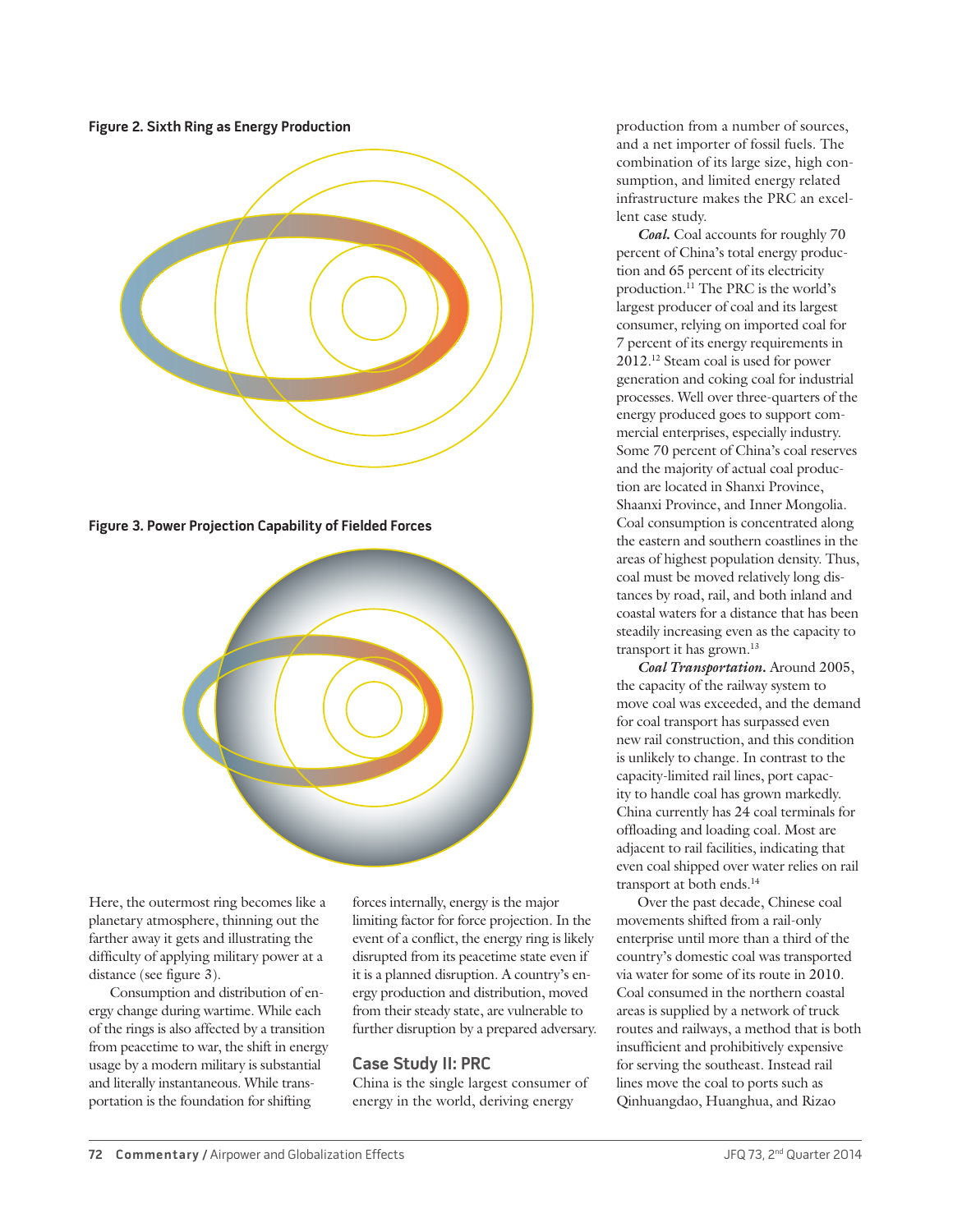for transport by sea.15 The rail lines are the main method for moving coal from Shanxi and Shaanxi provinces, and all 15 that cross provincial boundaries to the east and south rely on tunnels to get through the mountains. Accordingly, each line can be interdicted at a single point.

Most of the coastal traffic originates in the north and travels south from the Bohai Sea. This flow shows a steady increase and will continue to climb because the railways have little ability to add coalcarrying capacity.16 Riverine transport is also growing, particularly along the Yangtze. Road transport is inefficient and equally subject to transportation bottlenecks. Coal shortages have become common since 2008, not for lack of coal but because it could not be moved where it was needed. For the foreseeable future, China's land-based coal distribution network will routinely operate at full capacity, magnifying the effect of any disruption. Notably, much of China's railroad transport is electric, which relies on energy produced by coal, which must be moved by the railways.

*Oil***.** As coal drives electricity production, oil drives transportation. The two are not interchangeable. Coal cannot be used for transport, and oil only provides 19 percent of China's electricity production. The PRC is the second largest consumer and importer of oil, behind the United States, and its share is increasing rapidly, accounting for almost 40 percent of the worldwide growth in oil demand. In 2011 it imported over 5 million barrels of crude oil per day, accounting for 54 percent of its total demand. Only 10 percent of oil imports came overland<sup>17</sup> while more than 50 percent came from the Middle East. Half of China's total oil consumption comes by sea. There are only two oil pipelines for importing crude oil, one stretching through Siberia and terminating at the Daquing refinery and the other extending from the Caspian Sea coast in Kazakhstan to the refinery in Dushanzi. The total pipeline flow is roughly 800,000 barrels a day (bbl/day).

China is making an effort to establish a strategic petroleum reserve. In 2010 it had a commercial storage capacity



Office of Naval Research head of C4ISR explains suite of information technology tools (U.S. Navy/ John Williams)

of between 170 and 310 million barrels but no national strategic reserve. The 10<sup>th</sup> 5-Year Plan (2000–2005) marked the beginning of the government strategic petroleum reserve (SPR) program, planned in three phases. Phase 1 established a capacity of 103 million barrels at four sites; phase 2 (wrapping up) should expand that capacity to 315 million barrels at eight locations; phase 3, to be completed in 2020, should bring the SPR capacity to half a billion barrels. The SPR is for crude oil and not refined products, which are entirely reliant on a commercial storage capacity estimated at 400 million barrels for all types of refined fuel combined.<sup>18</sup>

Crude oil must be refined before it can be burned, and China does not have the domestic refinery capacity for its refined fuel requirements. For example, the PRC does not refine jet fuel domestically in sufficient quantities. In 2010 it produced 261,000 bbl/day while consuming 348,000 bbl/day, an imbalance that has steadily worsened since 2004.19 In the past decade Beijing has undertaken an ambitious effort to increase refining activity. While capacity will increase to about 14 million bbl/day by 2015 (from  $<$  6 million bbl/day in 2000), refinery operations are being consolidated into fewer refineries of much greater size.<sup>20</sup> Wartime jet fuel demand will rise well above

peacetime levels even if civilian consumption is much reduced.

*Oil Terminals***.** China has many ports including 7 of the 10 largest in the world.21 Both oil and coal require highly specialized offloading and storage facilities, and China's oil import data from 2010 shows that of its top 20 oil terminals, 10 are large (offloading more than 20 million tons a year) and 10 are medium (offloading 8–20 million tons a year).22 Only two of the large and four of the medium oil terminals are adjacent to the South China Sea. Those ports accounted for only 20 percent of the total offload; the vast majority of this oil was offloaded in the ports that are farthest up the coast. The major terminals at Nanjing and Shanghai and the medium terminals of Yangpu and Nantong are all Yangtze River terminals, together accounting for 14 percent of the 2010 offload from the terminals.

*Energy Vulnerability and Strategic Interdiction***.** The vulnerability of a large industrialized economy to energy disruption is inarguable, but a strategic interdiction campaign will not be quick or easy. Targeting the sixth ring would take a campaign-level effort against a widely distributed target set. It is the wide distribution that makes this a particularly difficult problem for a defender; thousands of miles of pipelines, railways,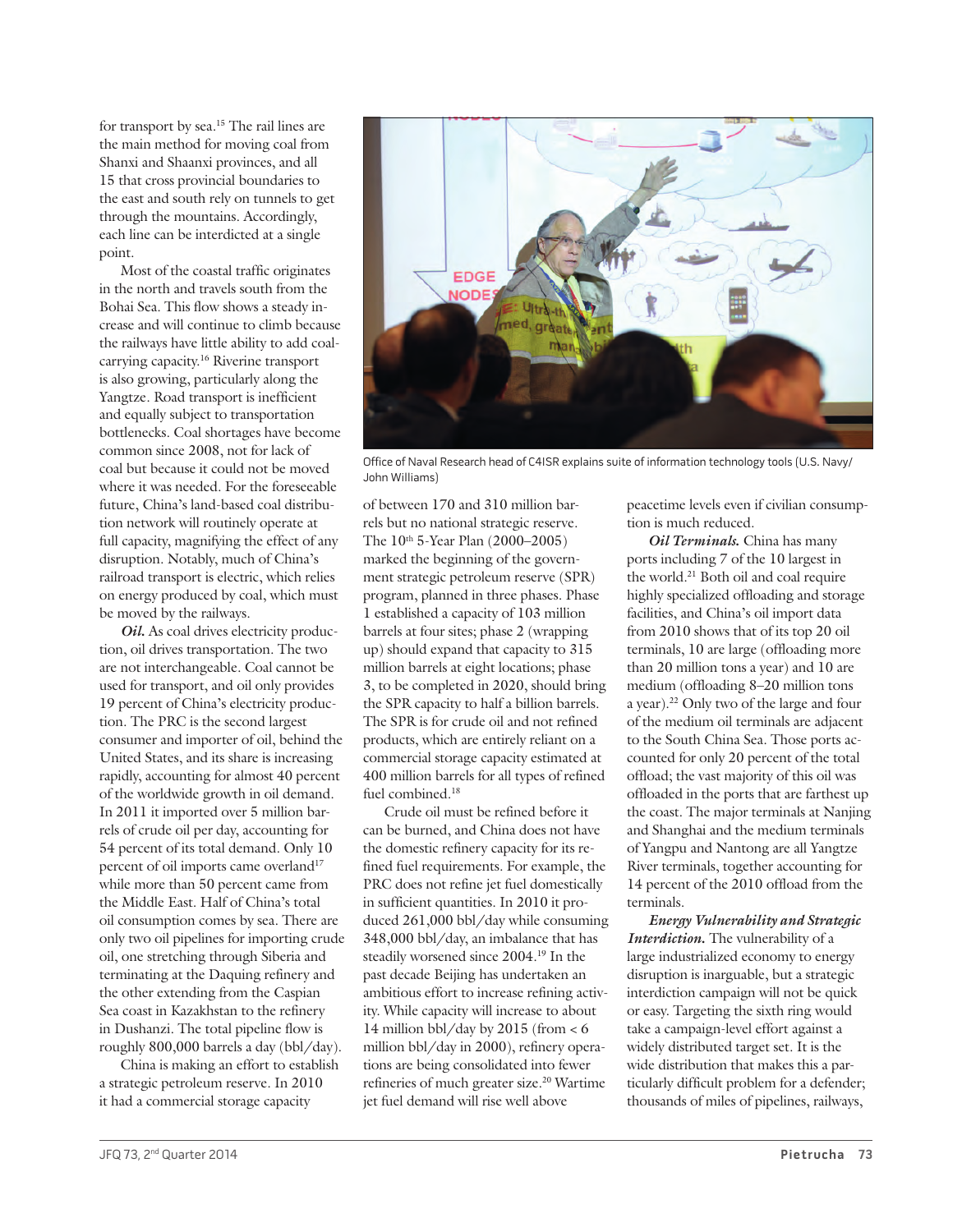and sea lanes cannot all be defended by surface-based air defense systems. Similarly, coastal facilities are not deep inside defended airspace and are among the most exposed and fragile elements of a country's infrastructure. The flammability of petroleum storage and refining poses difficulty even in peacetime. Refineries are also subject to single points of failure due to the nature of the refining process.

The conduct of a strategic interdiction campaign requires a modern military but puts a premium on the overall breadth of joint capabilities rather than a niche force designed to penetrate the worst of the air defenses. Instead it is a strategy intended to deter an enemy by posing a viable threat to critical parts of a national industrial machine that cannot easily be defended. It is essentially an indirect approach that avoids the necessity of penetrating enemy ground-based air defense and renders such an investment inherently less valuable.

The nature of the campaign can also be affected by an alliance structure and by the strategic depth of the competing sides. In this context, island bases too far away to employ aircraft against a mainland adversary serve well against distant vessels within the transportation network. Basing facilities on national territory or the territory of allied nations provides launch points for aerial surveillance, support facilities for naval vessels, and key nodes in a "web" designed to prevent certain types of vessels bound for an opposing nation from reaching their destinations.

A strategic interdiction campaign might have four elements:

- **•** A *counterforce* strategy can be designed to attrit adversary naval forces (gray hulls) to the point where they can neither project military power nor defend against U.S. power projection.
- **•** An *inshore* element can consist of operations to deny effective use of home waters including rivers and coastal waters.
- **•** An *infrastructure degradation* plan could disrupt or destroy specific coastal capabilities such as oil termi-

nals, refineries, repair facilities, locks, naval bases, and loading facilities that are directly supportive of, or replacements for, adversary maritime capabilities. Not to be overlooked in this category are overland oil pipelines and rail lines.

**•** A *distant* anticommerce strategy could occur out of effective adversary military reach. Such a strategy might not be lethally oriented, but rather directed toward the seizure and possible internment of national-flag vessels.

A counterforce strategy might be more accurately described as a strategy to counter adversary power projection. The air defense capabilities of modern surface combatants combined with the increasing capabilities of many a submarine force will make this a battle for capable joint and combined forces. That will require a robust and effective submarine force along with an Air Force contribution that includes combat aircraft that can detect, identify, and engage vessels from standoff ranges. Removal of even a limited bluewater threat will prevent effective use of escorted convoys and remove a reciprocal counterforce strategy from the table.

An inshore strategy is extremely difficult to execute because it is conducted within reach of hostile air defenses. The use of low-observable platforms is a key enabler for this part of the strategy, and some elements of an inshore strategy cannot credibly be contemplated without penetrating air defenses one way or another. However, the payoff is worth the risk because the effects ripple out through the target country. An inshore strategy might be enhanced by the use of air or subsurface-laid minefields in areas of the coast with high volumes of maritime traffic. Mining has massive effects on seaborne movement even when no mines are actually present; merely fear of mines is an effective deterrent to movement. Given China's riverine geography, river mining could be equally effective, if harder to accomplish. In the event that a large mine actually sinks a vessel in a shipping channel, clearing the channel becomes a very difficult endeavor. We

should also not forget another set of lessons from Operation *Allied Force*: bridges dropped in major rivers are dual-purpose barriers; they both break roads or railways and block channels.

Attacks on maritime and supporting infrastructure might be conducted to further limit port capacity and reduce the ability of the adversary to turn to alternatives (however limited). Oil pipelines are effectively impossible to protect because of their length, and they typically cross the borders in areas that are undefended except by air. It is this kind of environment for which the B-2 or LRS-B might have been designed. Coal-loading facilities would be lucrative targets that might severely impede power generation in the short term while leaving the actual power generation facilities undamaged.

Last, the distant strategy is one intended to interdict energy at points far closer to the origin than the destination. It would include attack against oil pipelines and remote railway chokepoints but would focus on the maritime elements of the transportation network. The distant strategy can be conducted by a mix of forces far from hostile shores. Nations may do no more than enforce their traditional rights as neutrals and still impose an effective penalty by denying coastal routes that might ordinarily be open. Furthermore, this element of the strategy can be nonlethal; vessels can be interned rather than sunk. Internment of vessels takes those ships and crews off the seas as surely as sinking them, with the added advantages that internment can be reversed and no ecological threat is posed by an interned supertanker.

# **Final Thoughts**

The Five Rings are classic airpower theory, highlighting the ability to overfly the outer rings to gain effects leading to a (presumed) short and decisive war. To assume that such a strategy could be conducted against a major industrial power is to ignore the 1999 example of *Allied Force* and the development of advanced air defense capabilities. In *Desert Storm* the technological advantages accrued to the attacker, while the pace of technological